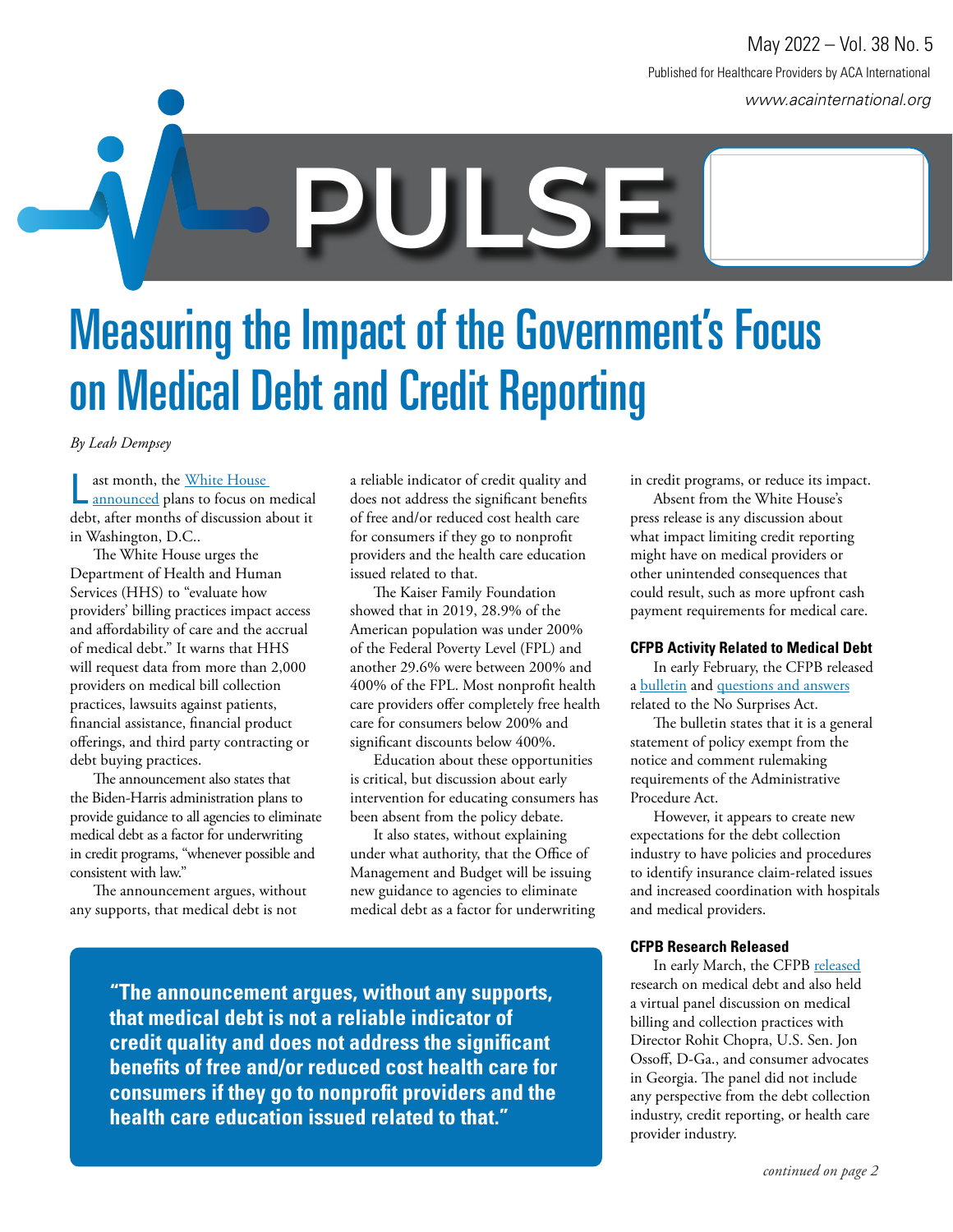The CFPB included the following key findings, among others in the report:

- CFPB research shows \$88 billion in medical debt on consumer credit records as of June 2021. The total amount of medical debt in collections in the U.S. is likely higher, since not all medical debts in collections are furnished to credit reporting companies.
- Medical bill amounts can be unpredictable and often vary widely based on patient and provider characteristics. Uninsured and outof-network patients are often charged prices that are much higher than what in-network insurers pay—even though the uninsured may have little ability to pay. The prices charged to uninsured and out-of-network patients sometimes significantly exceed providers' costs. Markups are especially high for emergency care, and for-profit investor-owned hospitals charge higher average markups.

The debt collection industry disputed the accuracy of the report, questioning the validity of the data. It also criticized the lack of focus on solving policy issues on the front-end of the process of receiving medical care.

#### **Credit Reporting Agency Actions**

On March 18, the three nationwide credit reporting agencies (CRAs), Equifax, Experian, and TransUnion, made major changes to policies for medical debt credit reporting. Starting July 1, 2022, paid medical collection debt will no longer be included on consumer credit reports. Additionally, the amount of time before unpaid medical collection debt would appear on a consumer's report will be increased from six months to one year. The CRAs will also no longer include medical collection debt under at least \$500 on credit reports. ACA International outlined significant concerns with this practice in a letter to the credit reporting agencies.

It is expected that this action will force a significant number of Americans to lose the benefit of their insurance if they miss timelines for seeking insurance coverage. There is a portion of the population that does not respond to letters or calls about their medical bills and now will not be aware of their financial obligations and associated timelines until it is too late.

It is also concerning that medical providers are being treated differently than other businesses. For example, plumbers, attorneys and other professionals who Americans also incur

unplanned expenses with are still allowed to use the credit reporting system to collect their debts, but medical providers are not. It is not clear how medical providers will be expected to absorb unpaid bills and why this burden will be placed on their shoulders.

#### *Dempsey is a shareholder with Brownstein Hyatt Farber Schreck.*

*Editor's note: This* article *is published with permission from Brownstein Hyatt Farber Schreck and Leah Dempsey. THIS DOCUMENT IS INTENDED TO PROVIDE YOU WITH GENERAL INFORMATION REGARDING MEDICAL DEBT AND ITS CREDIT REPORTING. THE CONTENTS OF THIS DOCUMENT ARE NOT INTENDED TO PROVIDE SPECIFIC LEGAL ADVICE. IF YOU HAVE ANY QUESTIONS ABOUT THE CONTENTS OF THIS DOCUMENT OR IF YOU NEED LEGAL ADVICE AS TO AN ISSUE, PLEASE CONTACT THE ATTORNEYS LISTED OR YOUR REGULAR BROWNSTEIN HYATT FARBER SCHRECK, LLP ATTORNEY. THIS COMMUNICATION MAY BE CONSIDERED ADVERTISING IN SOME JURISDICTIONS.*

### Younger Americans Face More Medical Debt

Recent study reveals that medical debt impacted credit scores and spending habits for Gen Z and millennial Americans, while lower-income adults had more experience with debt collectors than their wealthier counterparts.

A quarter of Gen Z and millennial<br>A Americans reported skipping rent quarter of Gen Z and millennial or mortgage payments due to medical debt, according to a survey conducted by healthcare.com.

The responses were gathered from an online poll administered between Oct. 29, 2021, and Nov. 1, 2021, from 2,800 people 18 years or older across the country.

The study also found that in addition to ignoring housing finances, Americans skipped purchases due to medical debt. More than half of Generation Z adults

(53%), 44% of Generation X adults and 40% of baby boomers said that medical debt prevented them from spending money on traveling. Home improvement was the top area that millennials missed out on due to medical debt, and around half of millennials and Gen Z adults also said that their medical debt hurt their credit score.

While respondents from all generations expressed concern about medical debt affecting their ability to save money, millennials were the most likely to say they were somewhat or extremely

concerned (67%).

People from different generations had different strategies for dealing with medical debt. For example, 22% of baby boomers planned to withdraw funds from their retirement accounts, whereas 22% of Gen Zers planned to use crowdfunding.

Men and women reported that they pay their health care expenses differently across generations as well, with men being more likely to use crowdfunding, credit cards and retirement funds. Men were also more inclined than women to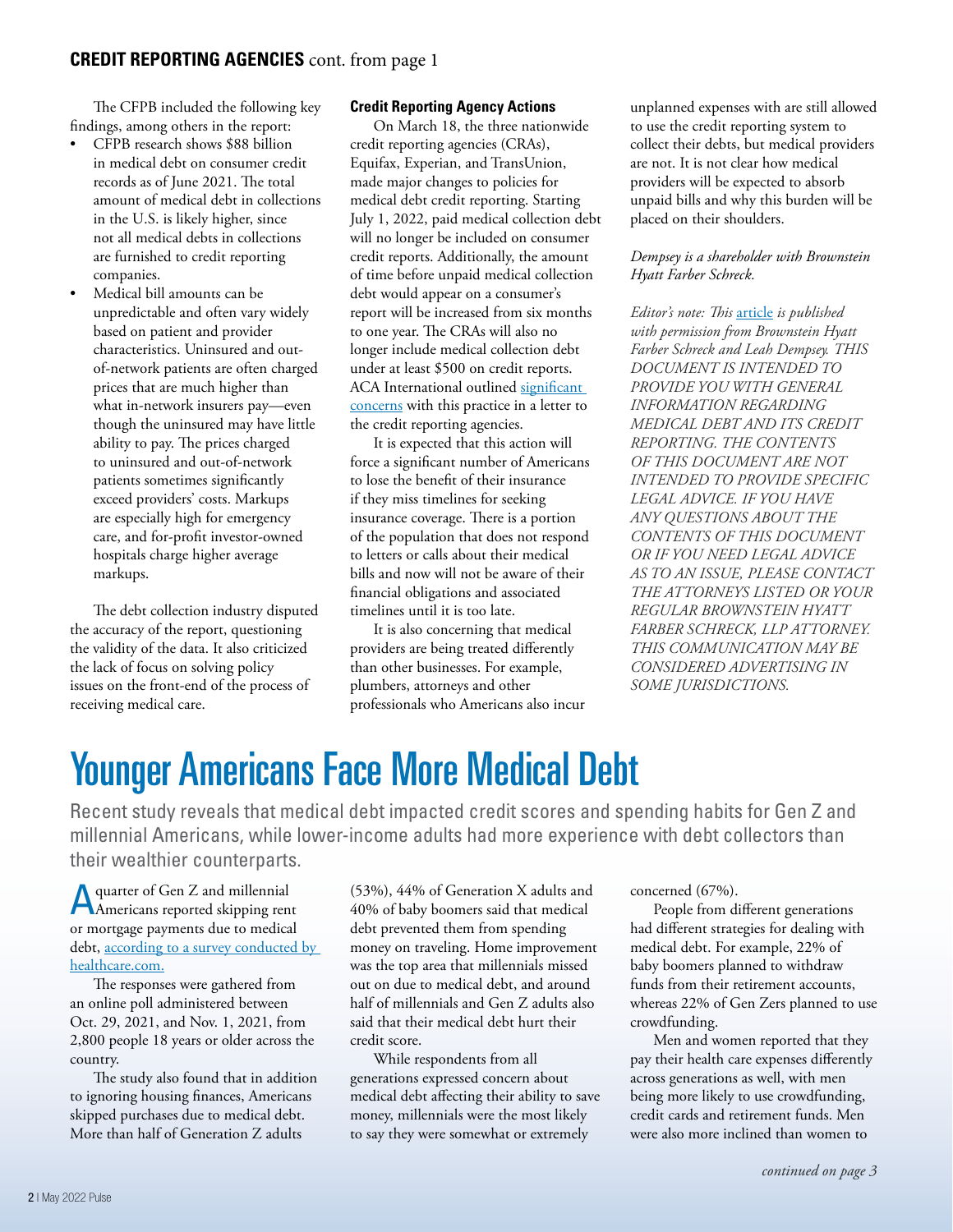## NEWS **&NOTES**

#### **HHS to Revoke Health Care Worker 'Conscience' Rule**

The U.S. Department of Health and Human Services (HHS) is planning to change a "conscience" rule, enacted during the Trump administration, that allows health care workers to refuse service that conflicts with their moral or religious beliefs, according to a report from *Politico*.

The "conscience" rule was finalized in 2019, but it was never enforced due to federal court challenges. It would have permitted health care personnel to refuse services like abortions, gender-affirming care and contraception if they didn't agree with it ethically or religiously.

"HHS has made clear through the

unified regulatory agenda that we are in the rulemaking process," a representative for the department told *Politico*.

#### **Several States Targeting Rising Hospital Prices**

Several states, including Indiana, Massachussetts and California, are turning their efforts toward rising hospital prices around the U.S., according to an article from *Becker's Hospital Review*.

In a December 2021 letter, Indiana legislators told health care organizations that if they did not provide a plan to bring Indiana's health care costs down to the national average, they would "pursue legislation to statutorily cut rates."

In California, Gov. Gavin Newsom

recommended the creation of the Office of Health Care Affordability to address the state's growing health care expenses. The office's mission would be to control expenditures set by hospitals, doctors' offices and payers. The governor and the California General Assembly would nominate eight people to a board that would oversee the state's finances and set cost targets.

П П П

П П П П

П

#### **Read More**

For more health care collections news, visit ACA's Health Care Collections page at https://www.acainternational.org/ pulse-newsletters-archive/

#### **Younger Americans** cont. from page 2

strive to reduce their debt.

The causes for medical-related debt varied among the different generations, with 68% of Gen Zers with health insurance indicating that their plan did not cover the treatments they obtained, whether in-network or out-of-network. In comparison, just around half of the other generations reflected this concern.

Nearly a third of Gen Zers and 27% of millennials reported their medical debt is the consequence of a billing error, whereas Gen Xers (21%) and baby boomers (20%) are less inclined to believe this.

Additionally, the survey discovered that different medical conditions resulted in different health care expenses for different age groups. For Gen Z and millennials, the most common cause

of medical debt was seeking treatment following an accident or injury. In contrast, chronic sickness, such as cancer and heart disease, was the leading cause of medical debt among Gen X adults and baby boomers. Individuals with lower income, unsurprisingly, reported they struggled more with medical debt. Participants from all income categories said their paycheck was their primary source of funding for paying off medical expenses.

One out of every five Americans earning between \$10,000 and \$25,000 each year said their debt causes extreme stress, according to the study. The study also revealed that 60% of adults with incomes under \$10,000 and 52% of adults with incomes between \$10,000 and \$24,999 have had their invoices

forwarded to debt collectors.

The survey findings suggest that younger generations, in particular, face substantial challenges in terms of health care expenses and medical debt. According to previous data from Discover Personal Loans, approximately 75% of Americans have medical debt of more than \$2,000, as *Pulse* previously reported.

Although the issue of medical debt among all generations continues to persist, the study suggests that policymakers and health care stakeholders may be able to help alleviate the financial burden of medical expenses.

*Read the full report here. See stats from the report on page 4 in Data Watch.*